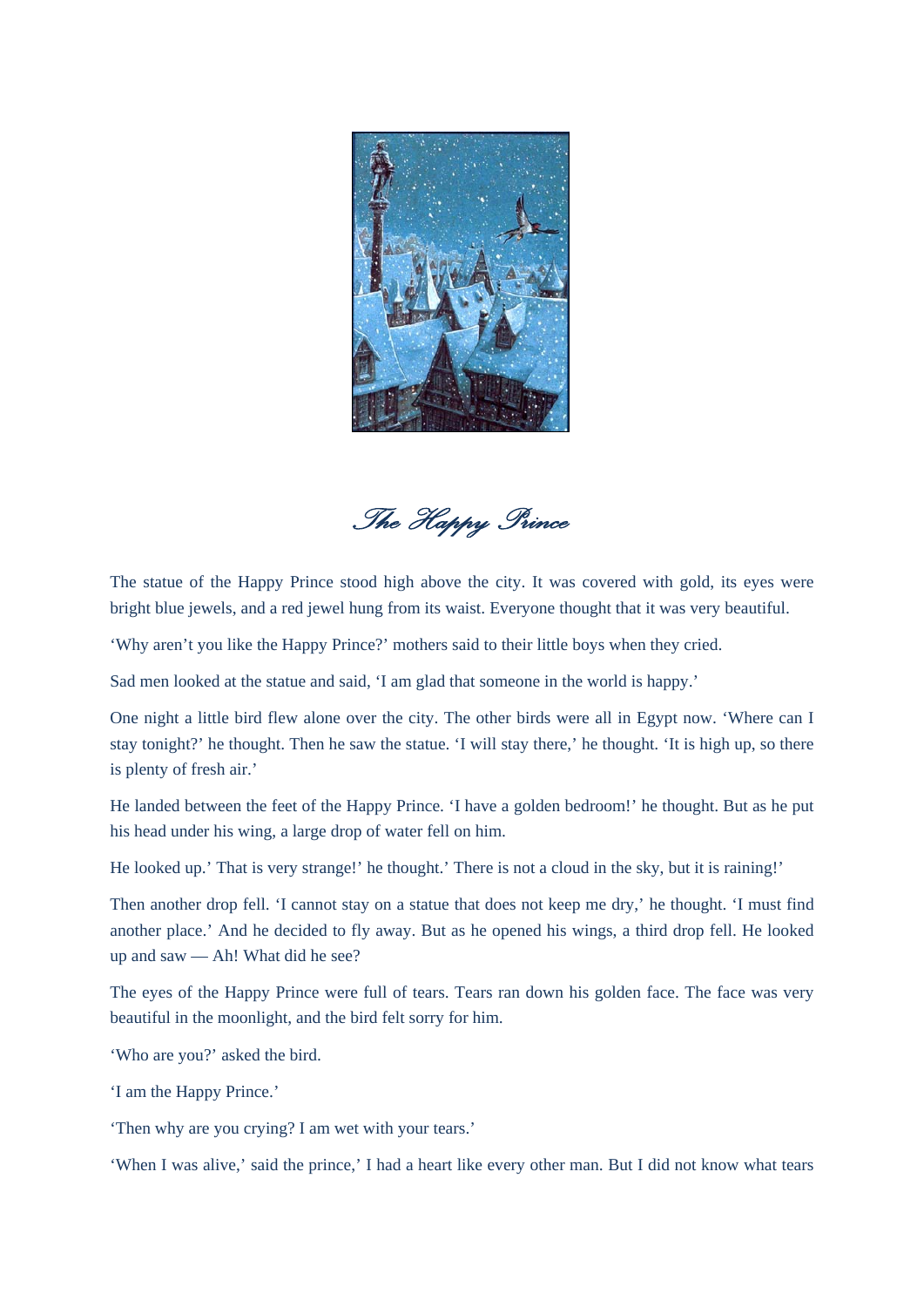were. I lived in a palace where there was no sadness. In the daytime I played with my friends in a beautiful garden, and in the evening I danced. There was a high wall round the garden. But I did not know what lay on the other side. So I was called the Happy Prince. I was pleased with my little world. Now I am dead, and they have put me up here. I can see all the unhappiness of my city. My heart now is made of a cheap metal. But even that poor heart can feel, and so I cry.'

'Oh,' said the bird to himself, 'he is not all gold — he is only gold on the outside.'

'Far away from here,' said the Happy Prince in a low voice, 'there is a poor house in a little street. Through an open window, I can see a woman at a table. Her face is very thin and she has rough, red hands. She is making a dress for one of the queen's ladies, for a dance in the palace. Her little boy is lying on a bed in the corner of the room. He is very ill. He is crying because she can only give him water from the river. Little bird, will you take my red jewel to her? I cannot move from here.'

'My friends are waiting for me in Egypt,' said the bird.

'Little bird, little bird,' said the prince, 'please stay with me for one night and do this for me. The boy is crying and his mother is so unhappy.'

The Happy Prince looked very sad, and the little bird was sorry for him. 'It is very cold here,' he said, 'but I will stay with you for one night. Tomorrow I will take the jewel.'

'Thank you, little bird,' said the prince.

So the bird took the great red jewel from the prince's waist and flew away with it over the roofs of the town. He passed the palace and heard the sound of dancing. A beautiful girl -was at a window with her lover. 'I hope my dress will be ready for the dance next week,' she said.' Those women are so lazy.'

\*

The bird passed over the river and flew and flew. At last he came to the poor little house and looked inside. The boy was lying on the bed. The mother was asleep; she was so tired. He flew in and put the great red jewel on the table. Then he flew round the bed, moving the air around the boy's face with his wings.

'Oh,' said the boy, 'my face does not feel so hot. I think I am getting better.' And he fell asleep.

Then the bird flew back to the Happy Prince. 'It is strange,' the bird said. 'It is very cold, but I feel quite warm.'

'That is because you have done a good thing,' said the prince. The little bird fell asleep.

When day came, the bird flew down to the river for a bath. A clever man saw him. 'That is very unusual!' he said. 'That kind of bird, here in winter! I must write that down!'

\*

'I will go to Egypt tonight,' thought the bird.

When the moon came up, he flew back to the Happy Prince. 'Can I do anything for you in Egypt?' he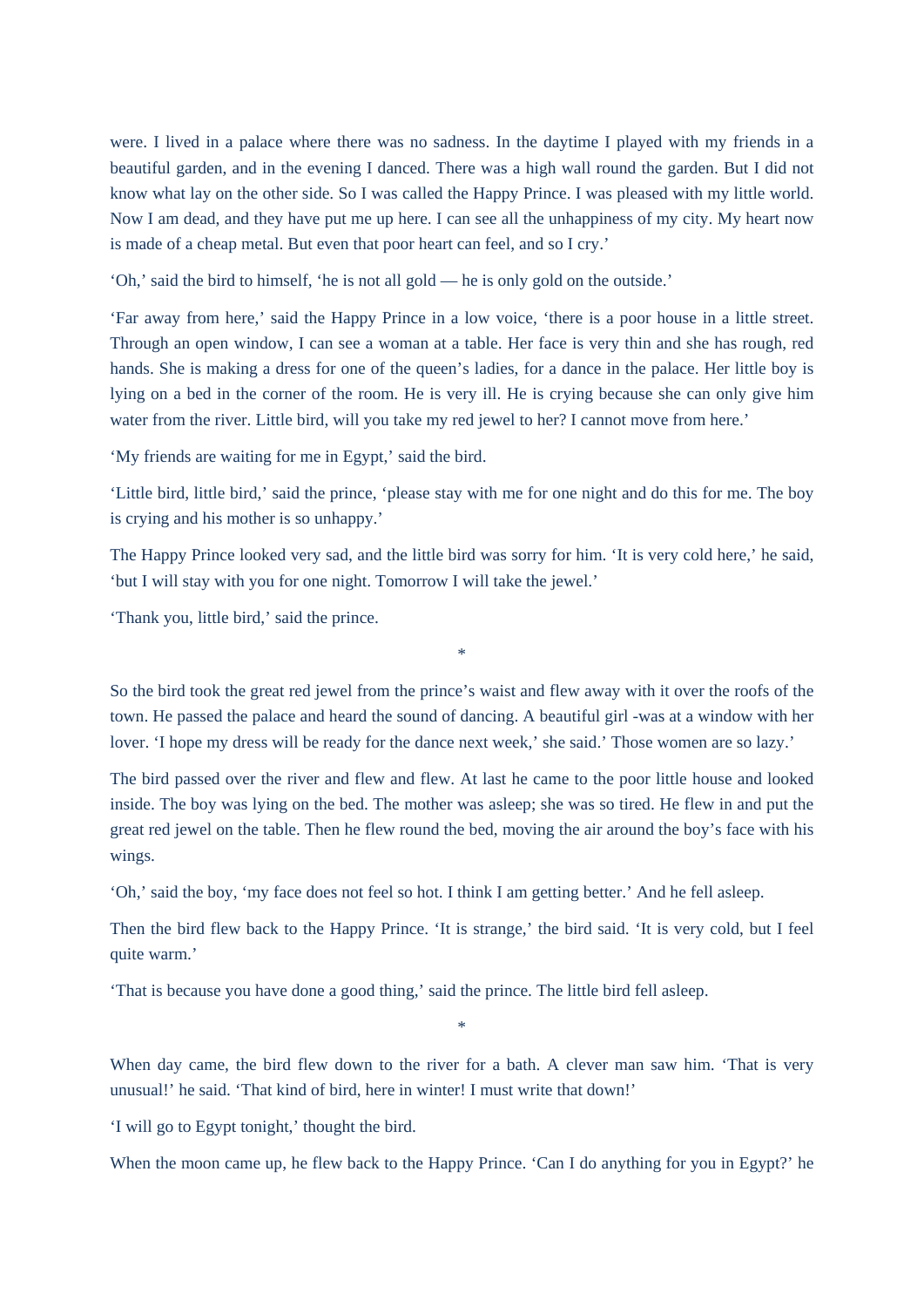said.

'Little bird, little bird,' said the prince, 'please will you stay with me for one more night?'

'My friends are waiting for me,' answered the bird.

'Far away across the city,' said the prince, 'I can see a young writer in a little room at the top of a house. He is sitting at a table that is covered with papers. At his side there are some dead flowers. He is trying to finish a story. But he is very cold and he cannot write. There is no fire in the room, and he is weak and hungry.'

'I will wait with you for one more night,' said the bird kindly. 'What shall I take to him?'

'Take him one of my eyes,' said the prince. 'They are made of beautiful blue stones from India. The young man can sell it and buy wood and food. He can finish his story.'

'Take out your eye, dear prince?' said the bird. 'I cannot do that!' And he began to cry.

'Do it!' said the prince.

So the bird took out the prince's eye and flew away to the young man's room. It was easy to get in because there was a hole in the roof. The young man was sitting with his head in his hands, so he did not hear the bird's wings. When he looked up, a beautiful blue jewel was lying on the dead flowers.

. 'Someone likes my stories!' he cried happily. 'This is a gift from someone who has read my books Now I can finish writing this story!'

\*

On the next day the bird flew down to the river. He watched the seamen working on the ships. 'I am going to Egypt!' he cried, but no one listened to him.

When the moon came up, he flew back to the Happy Prince. 'I have come to say goodbye to you,' he said.

'Little bird, little bird,' said the prince, 'please will you stay with me for one more night?'

'It is winter,' answered the bird.' The snow will soon come. In Egypt the sun is warm and the trees are green. Dear prince, I must leave you; but I will never forget you.'

'A little girl is standing there in the square below. She is selling eggs. Her eggs have fallen on the ground and they are broken. She has no money to take home. Her father will hit her. Take out my other eye and give it to her.'

'I will stay with you for one more night,' said the bird,' but I cannot take out your other eye. You will not be able to see!'

'Do it!' said the prince.

So the bird took out the prince's other eye and flew down with it. He flew to the girl and put the jewel in her hand.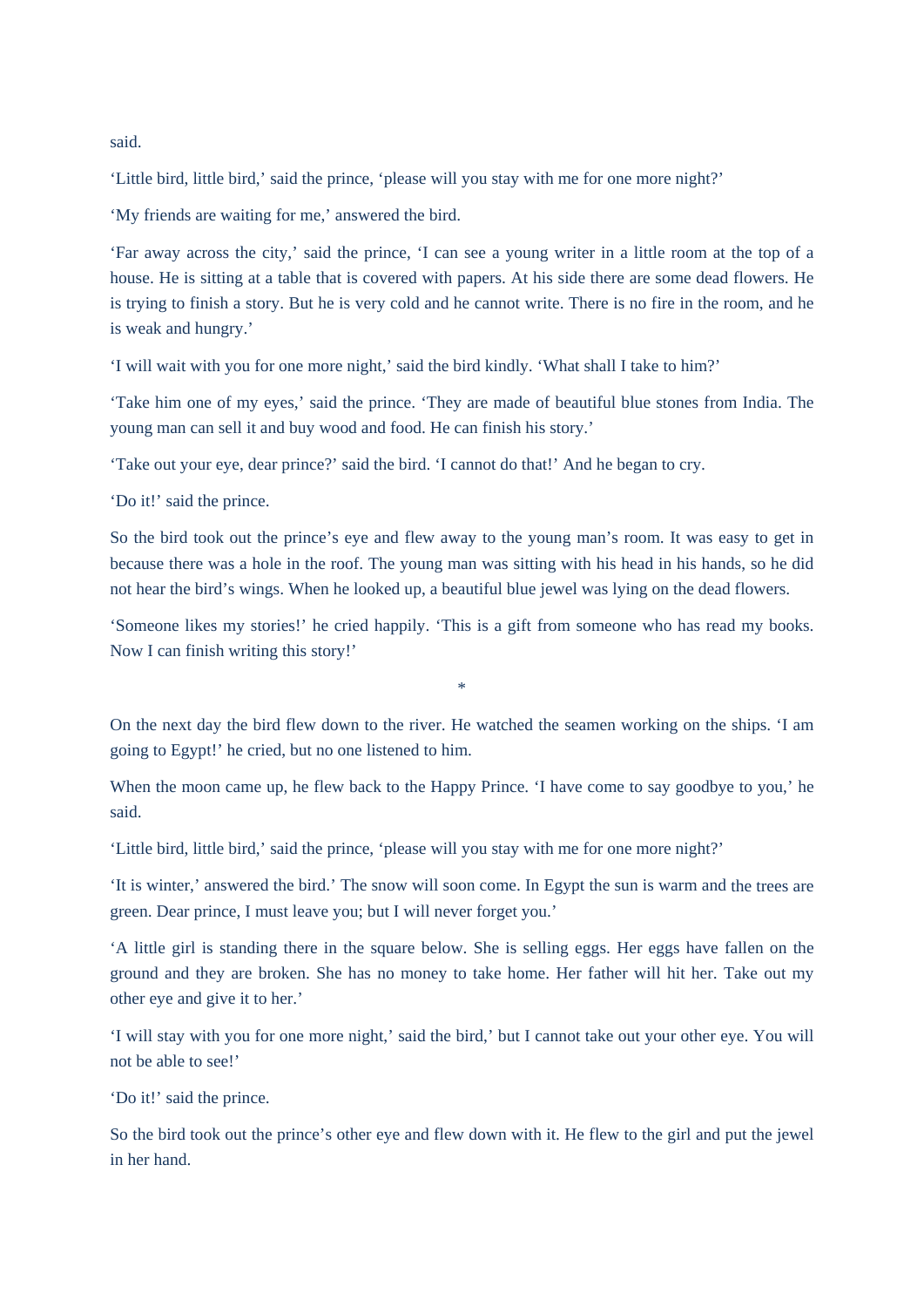'This is a beautiful piece of glass!' cried the little girl. She ran home, laughing.

Then the bird flew back to the prince. 'You cannot see now,' he said,' so I will stay with you.'

'No,' said the poor prince,' 'you must go to Egypt.'

'I will stay with you,' repeated the bird, and he slept at the prince's feet.

The next day he stayed with the prince. He told the prince stories about the strange lands that he knew.

'Dear little bird,' said the prince, 'you are telling me about strange and wonderful things, but the suffering of men and women is stranger than anything. Fly over my city, little bird. Tell me what you see there.'

So the swallow flew over the great city. He saw the rich eating and drinking in their beautiful houses. He saw the poor people sitting at the gate. He flew into the dark streets and saw the white faces of hungry children with sad eyes. Under a bridge, two little boys were lying close together to keep warm. 'We are so hungry!' they said. 'You cannot lie there!' shouted a guard.

Then the bird flew back and told the prince.

'I am covered with fine gold,' said the prince. 'Take it off, piece by piece, and give it to my poor people.'

The bird pulled off the gold, until the Happy Prince looked grey and ugly. The bird took the gold to the poor, and the children's faces became brighter. 'We have bread now!' they cried.

\*

Then the snow came. Ice followed the snow, and hung down from the roofs of the houses. Everyone wore thick coats.

The little bird became colder. He did not leave the prince, because he loved him too much. But he was dying.

'Goodbye, dear prince!' he said.' Can I kiss you?'

'I am glad that you are going to Egypt,' said the prince. 'You have stayed too long. Kiss me, because I love you.'

'I am not going to Egypt,' said the bird. 'I am going to the House of Death.' He kissed the prince, and fell down dead at his feet. Then there was a strange sound inside the statue. CRACK — the metal heart broke into two pieces.

Early next morning, an important man in the city was walking below with two of his friends. He looked up at the statue.' The Happy Prince does not look very bright!' he said. 'The red stone has disappeared, his eyes are not there, and he is not golden. He looks like a beggar.'

'Yes he does!' said the man's friends.

'Here is a dead bird at his feet!' said the officer. 'We must make an order that birds cannot die here.'